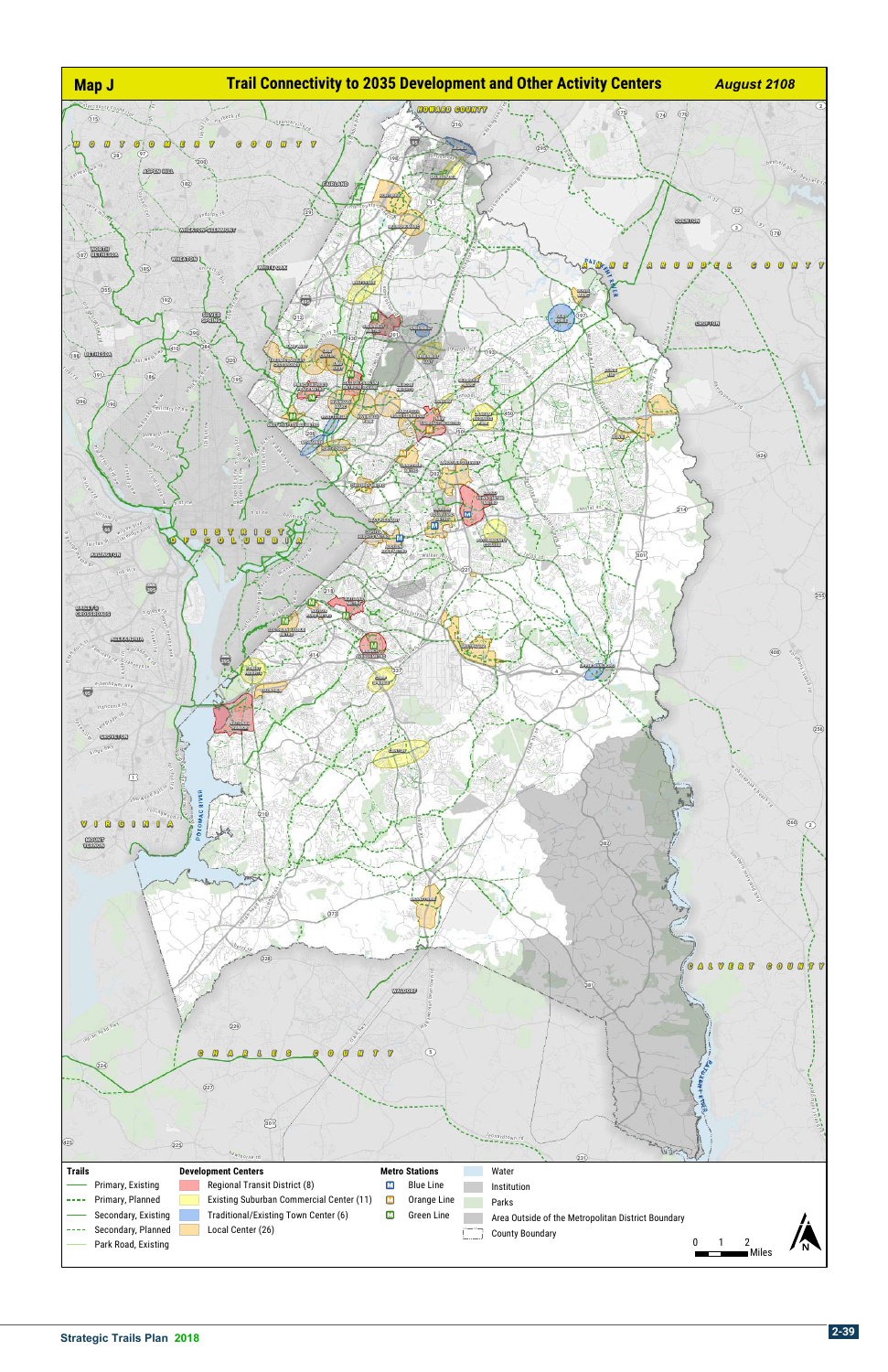## **Appendix: Activity and Development Centers**

| ID<br>No.      | <b>Origin</b> | <b>Name</b>                       | <b>Center Type</b>                         | <b>Primary</b><br><b>Trail</b><br><b>Network</b> | <b>Secondary</b><br><b>Trail Network</b> | <b>Proposed</b><br><b>Solutions</b><br>to Built<br><b>Environment</b><br><b>Barriers</b> | <b>Existing</b><br>or Future<br><b>Transit</b> |
|----------------|---------------|-----------------------------------|--------------------------------------------|--------------------------------------------------|------------------------------------------|------------------------------------------------------------------------------------------|------------------------------------------------|
| 1              | Plan<br>2035  | College Park/UM<br>Metro/M Square | Regional<br><b>Transit District</b>        | Existing                                         | Existing,<br>Planned/<br>Proposed        | 1                                                                                        | Green-North;<br>Purple;<br>Camden              |
| $\overline{2}$ | Plan<br>2035  | Prince George's<br>Plaza Metro    | <b>Regional Transit</b><br><b>District</b> | Planned/<br>Proposed                             | Planned/<br>Proposed                     | $\mathbf 0$                                                                              | Green-North                                    |
| 3              | Plan<br>2035  | <b>Bowie</b>                      | <b>Local Center</b>                        | Existing,<br>Planned/<br>Proposed                | Existing                                 | $\overline{2}$                                                                           | <b>Bus</b>                                     |
| 4              | Plan<br>2035  | <b>Greenbelt Metro</b>            | <b>Regional Transit</b><br><b>District</b> | Planned/<br>Proposed                             | Planned/<br>Proposed                     | 3                                                                                        | Green-North;<br>Camden                         |
| 5              | Plan<br>2035  | <b>UMD Center</b>                 | <b>Local Center</b>                        | None                                             | Planned/<br>Proposed                     | 0                                                                                        | Purple                                         |
| 6              | Plan<br>2035  | <b>West Hyattsville</b><br>Metro  | <b>Local Center</b>                        | Existing,<br>Planned/<br>Proposed                | Existing,<br>Planned/<br>Proposed        | 0                                                                                        | Green-North                                    |
| $\overline{7}$ | Plan<br>2035  | <b>National Harbor</b>            | <b>Regional Transit</b><br><b>District</b> | Existing,<br>Planned/<br>Proposed                | Planned/<br>Proposed                     | 1                                                                                        | <b>Bus</b>                                     |
| 8              | Plan<br>2035  | Largo Town<br><b>Center Metro</b> | <b>Regional Transit</b><br><b>District</b> | Planned/<br>Proposed                             | Planned/<br>Proposed                     | $\overline{2}$                                                                           | Blue                                           |
| 9              | Plan<br>2035  | Westphalia                        | <b>Local Center</b>                        | Planned/<br>Proposed                             | Planned/<br>Proposed                     | $\overline{2}$                                                                           | <b>Bus</b>                                     |
| 10             | Plan<br>2035  | Southern<br>Avenue Metro          | <b>Local Center</b>                        | Planned/<br>Proposed                             | Planned/<br>Proposed                     | 0                                                                                        | Green-South                                    |
| 11             | Plan<br>2035  | Morgan<br><b>Boulevard Metro</b>  | <b>Local Center</b>                        | Planned/<br>Proposed                             | Planned/<br>Proposed                     | 0                                                                                        | Blue                                           |
| 12             | Plan<br>2035  | Landover Metro                    | <b>Local Center</b>                        | Planned/<br>Proposed                             | Planned/<br>Proposed                     | 0                                                                                        | Orange                                         |
| 13             | Plan<br>2035  | <b>Capitol Heights</b><br>Metro   | <b>Local Center</b>                        | None                                             | None                                     | $\boldsymbol{0}$                                                                         | Blue                                           |
| 14             | Plan<br>2035  | Takoma/Langley<br>Crossroads      | <b>Local Center</b>                        | None                                             | Planned/<br>Proposed                     | 0                                                                                        | Purple                                         |
| 15             | Plan<br>2035  | Seabrook MARC                     | <b>Local Center</b>                        | None                                             | Planned/<br>Proposed                     | 1                                                                                        | Penn                                           |
| 16             | Plan<br>2035  | Riverdale MARC                    | <b>Local Center</b>                        | Existing                                         | Planned/<br>Proposed                     | 0                                                                                        | Camden                                         |
| 17             | Plan<br>2035  | Konterra                          | <b>Local Center</b>                        | Planned/<br>Proposed                             | Planned/<br>Proposed                     | $\overline{2}$                                                                           | Bus                                            |
| 18             | Plan<br>2035  | Oxon Hill                         | <b>Local Center</b>                        | Planned/<br>Proposed                             | Planned/<br>Proposed                     | 1                                                                                        | Bus                                            |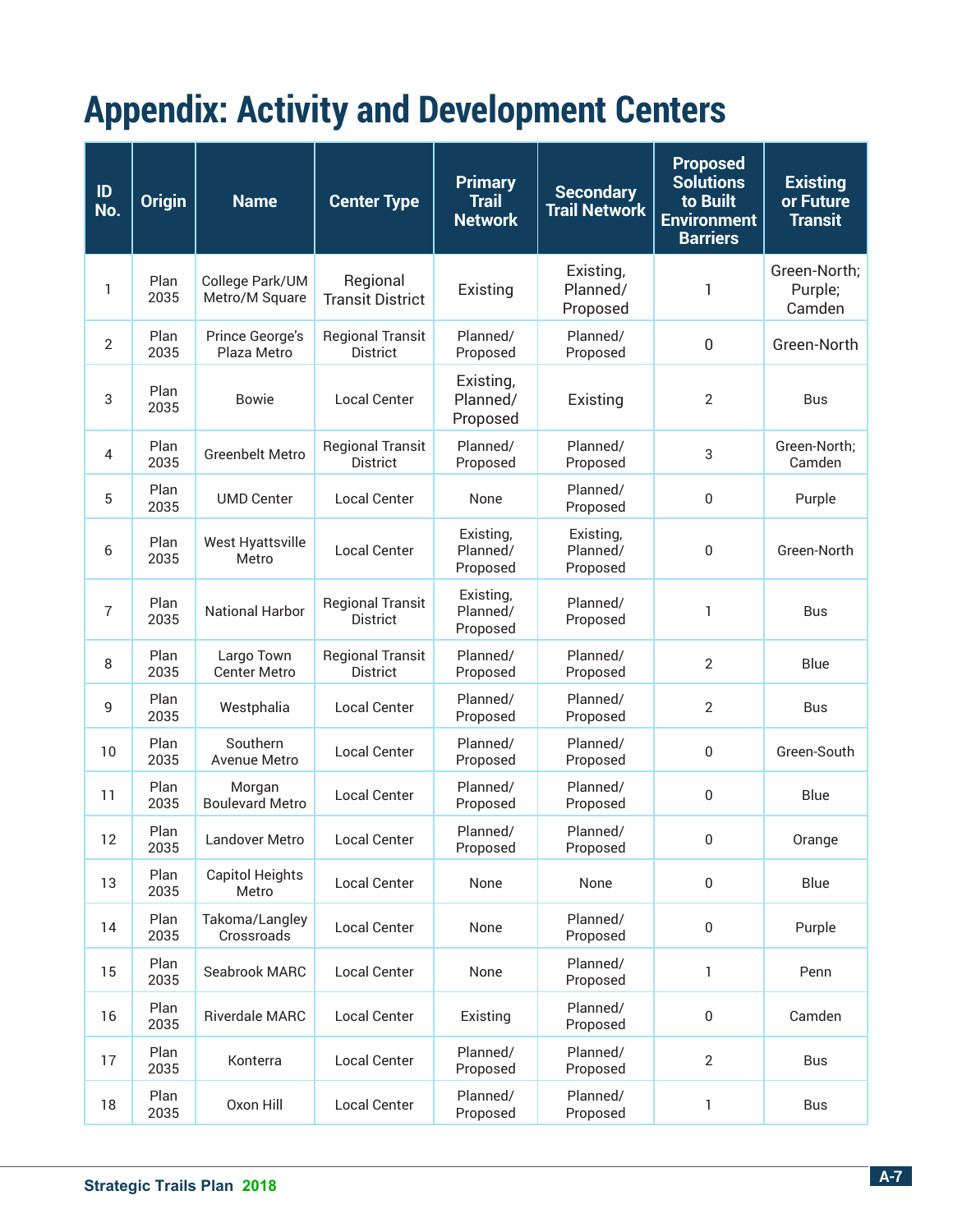| ID<br>No. | <b>Origin</b> | <b>Name</b>                    | <b>Center Type</b>                         | <b>Primary</b><br><b>Trail</b><br><b>Network</b> | <b>Secondary</b><br><b>Trail Network</b> | <b>Proposed</b><br><b>Solutions</b><br>to Built<br><b>Environment</b><br><b>Barriers</b> | <b>Existing</b><br>or Future<br><b>Transit</b> |
|-----------|---------------|--------------------------------|--------------------------------------------|--------------------------------------------------|------------------------------------------|------------------------------------------------------------------------------------------|------------------------------------------------|
| 20        | Plan<br>2035  | Brandywine                     | <b>Local Center</b>                        | Planned/<br>Proposed                             | Planned/<br>Proposed                     | $\mathbf 0$                                                                              | <b>Bus</b>                                     |
| 21        | Plan<br>2035  | Landover<br>Gateway            | <b>Local Center</b>                        | Planned/<br>Proposed                             | Planned/<br>Proposed                     | $\mathbf{1}$                                                                             | <b>Bus</b>                                     |
| 22        | Plan<br>2035  | New Carrollton<br>Metro        | <b>Regional Transit</b><br><b>District</b> | Planned/<br>Proposed                             | Existing,<br>Planned/<br>Proposed        | $\overline{2}$                                                                           | Orange; Penn;<br>AMTRAK;<br>Purple             |
| 23        | Plan<br>2035  | <b>Addison Road</b><br>Metro   | <b>Local Center</b>                        | Planned/<br>Proposed                             | None                                     | $\mathbf{0}$                                                                             | Blue                                           |
| 24        | Plan<br>2035  | <b>Bowie MARC</b>              | <b>Local Center</b>                        | Planned/<br>Proposed                             | Planned/<br>Proposed                     | $\mathbf{1}$                                                                             | Penn                                           |
| 25        | Plan<br>2035  | Naylor Road<br>Metro           | <b>Local Center</b>                        | Planned/<br>Proposed                             | Planned/<br>Proposed                     | $\pmb{0}$                                                                                | Green-South                                    |
| 26        | Plan<br>2035  | <b>Suitland Metro</b>          | <b>Regional Transit</b><br><b>District</b> | Planned/<br>Proposed                             | Planned/<br>Proposed                     | $\mathbf{0}$                                                                             | Green-South                                    |
| 27        | Plan<br>2035  | <b>Cheverly Metro</b>          | <b>Local Center</b>                        | Planned/<br>Proposed                             | Planned/<br>Proposed                     | $\mathbf{1}$                                                                             | Orange                                         |
| 28        | Plan<br>2035  | <b>Muirkirk MARC</b>           | <b>Local Center</b>                        | Planned/<br>Proposed                             | Planned/<br>Proposed                     | $\mathbf{1}$                                                                             | Camden                                         |
| 29        | Plan<br>2035  | <b>Branch Avenue</b><br>Metro  | <b>Regional Transit</b><br><b>District</b> | Planned/<br>Proposed                             | Existing,<br>Planned/<br>Proposed        | 3                                                                                        | Green-South                                    |
| 30        | <b>TDG</b>    | Mt Rainier                     | <b>Traditional Town</b><br>Center          | Existing                                         | Existing,<br>Planned/<br>Proposed        | $\mathbf 0$                                                                              | <b>Bus</b>                                     |
| 31        | <b>TDG</b>    | Hyattsville                    | <b>Traditional Town</b><br>Center          | Existing,<br>Planned/<br>Proposed                | Planned/<br>Proposed                     | $\mathbf 0$                                                                              | <b>Bus</b>                                     |
| 32        | <b>TDG</b>    | <b>Greenbelt East</b>          | Suburban<br>Commercial<br>Center           | Planned/<br>Proposed                             | Existing,<br>Planned/<br>Proposed        | $\overline{2}$                                                                           | <b>Bus</b>                                     |
| 33        | <b>TDG</b>    | Greenbelt                      | <b>Traditional Town</b><br>Center          | Planned/<br>Proposed                             | Existing,<br>Planned/<br>Proposed        | $\overline{4}$                                                                           | <b>Bus</b>                                     |
| 34        | <b>TDG</b>    | Old Bowie                      | <b>Traditional Town</b><br>Center          | Planned/<br>Proposed                             | Planned/<br>Proposed                     | 0                                                                                        | Bus                                            |
| 35        | <b>TDG</b>    | Bowie 450                      | Suburban<br>Commercial<br>Center           | Planned/<br>Proposed                             | Existing                                 | $\boldsymbol{0}$                                                                         | Bus                                            |
| 36        | <b>TDG</b>    | Lanham                         | Suburban<br>Commercial<br>Center           | None                                             | Planned/<br>Proposed                     | $\mathbf{1}$                                                                             | Bus                                            |
| 37        | <b>TDG</b>    | Lanham<br><b>Business Park</b> | Suburban<br>Commercial<br>Center           | Existing,<br>Planned/<br>Proposed                | Existing,<br>Planned/<br>Proposed        | 3                                                                                        | Bus                                            |